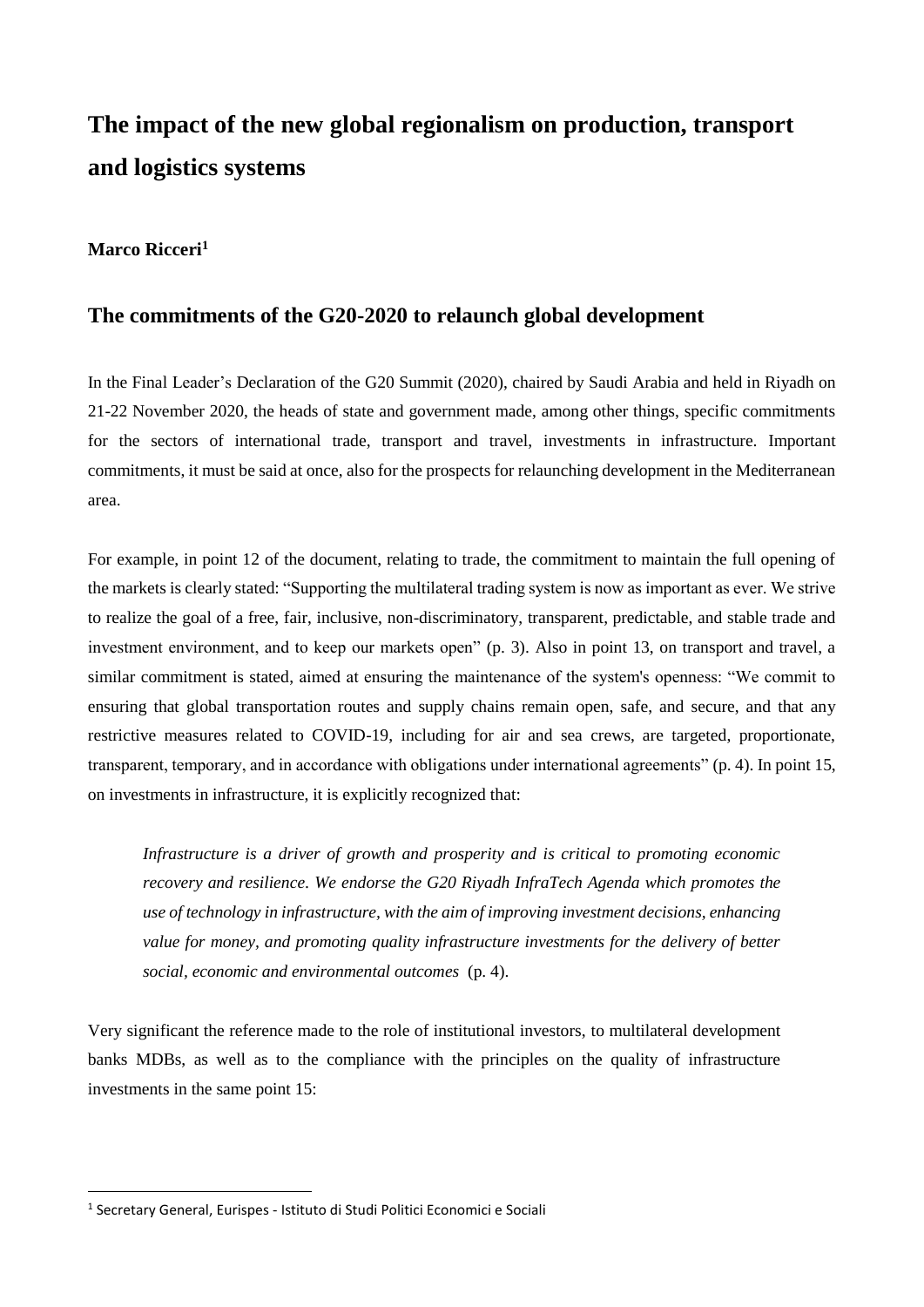*"In line with the G20 Roadmap for Infrastructure as an Asset Class, we welcome the G20/OECD Report on the Collaboration with Institutional Investors and Asset Managers on Infrastructure Investment, which reflects investors' view on issues and challenges affecting private investment in infrastructure and presents policy options to address them. We look forward to exploring options to continue this work in a flexible manner and without duplications with other initiatives, with the participation of interested MDBs and international organizations. We will advance the work related to the G20 Principles for Quality Infrastructure Investment* (p. 4).

These specific sectoral commitments are part of a broader framework of strengthening collaboration between states that the G20-2020 summit confirmed as the only way forward to tackle the effects of the global pandemic crisis, "to overcome the current challenges and realize opportunities of the 21ts century" (Final Leader's Declaration of the G20 Summit, 2020). The value of this orientation, which introduces elements of positivity in a framework of international competition hitherto characterized by strong geopolitical and geoeconomic tensions, had been recognised and sanctioned by similar commitments undertaken, for instance, at the XII summit of the BRICS coordination (Brazil, Russia, India China, South Africa, however all member states also of the G20) held in Moscow on November 17, 2020, a few days before the G20 summit. After recognising the G20 coordination role "as the premier forum for international economic cooperation and coordinated action to overcome the current global challenges" (XII BRICS Summit Moscow Declaration, 2020, par. 50), the BRICS states, which are also very active in the Mediterranean area, have confirmed the commitment to intensify their initiatives in the main areas of recovery: strengthening of trade, investment policies in infrastructures, digital economy and energy. In particular, with regard to the infrastructure sector, the decision was taken to organize a data and information center, participated by the five member states, with a "Common Data Room" (Point 57) to have a continuously updated and shared picture of the main requests and projects of infrastructural interventions in order to activate a prompt collaboration with private operators (Public-Private-Partnership - PPP) and in particular with the banking world.

Finally, it should be emphasized that the Final Leader's Declaration of the G20 Summit (2020) also recalls the importance of some signs of recovery in the world economy, although the forecast framework for the near future remains marked by great uncertainty. Thus, point number 4 of the document states:

*While the global economy experienced a sharp contraction in 2020 due to the impact of the COVID-19 pandemic, global economic activity has partially picked up as our economies gradually reopened and the positive impact of our significant policy actions started to materialize. However, the recovery is uneven, highly uncertain and subject to elevated downside risks, including those arising from renewed virus outbreaks in some economies, with some countries reintroducing restrictive health measures* (p. 1).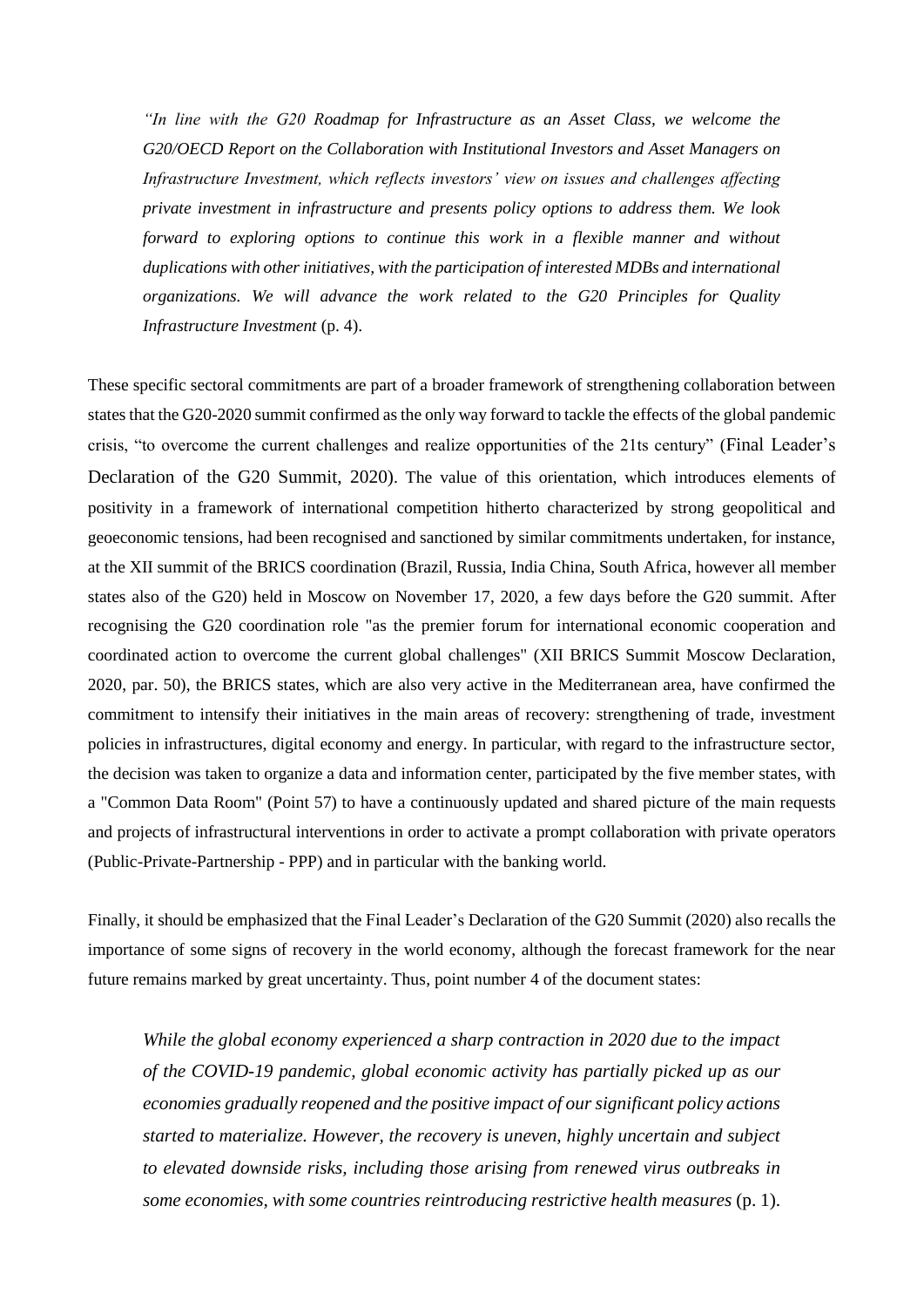# **A safe recovery but full of uncertainties**

This combination of elements of uncertainty and elements of safe recovery at this stage characterises the forecasts of the major economic centers with reference both to the evolution of the economic systems as a whole, and to the specific sector of transport and logistics. Here are some significant examples.

**International Monetary Fund (IMF).** According to the latest report of the International Monetary Fund on economic growth (IMF, 2020), published on 13 October 2020, the world economy will record a contraction of -4.4% in global GDP at the end of 2020, slightly less severe than the -5.2% expected at last June. For 2021, on the other hand, a rebound in international activity is expected with  $+ 5.2$ %, provided that the virus gives respite. Otherwise, the data will be much worse. Between now and 2025, it is estimated that the total loss of production in the world will amount to 28 trillion dollars: an unprecedented slowdown for the improvement of the average standard of living of the world population. In providing these data, the IMF highlights two important elements: first, projections assume that containment measures due to the pandemic will continue in 2021 and that transmission of the virus will end everywhere by the end of 2022; the second, however, that the economy remains subject to the risk of "setbacks".

With regard to the situation of individual states, the IMF emphasises (2020) that each country faces different economic reactions which have a lot to do with the experiences made in pre-COVID situations. Hence the assessment that Europe, and especially the Eurozone, as happened in the previous economic crisis, this time too seems to be losing ground in the recovery phase with respect to the United States and China. In fact, according to the IMF, the gross domestic product of the euro area this year will fall by -8.3%, while in the United States the loss will stop at -4.3%, almost half. Among the advanced world economies, the only exception with the plus sign is China, which will even register  $+1.9\%$  at the end of the year. By the end of 2021, the US will have lost one point of GDP, the Eurozone almost three, while Beijing will have a rebound equal to +8.2 percent. According to IMF chief economist, *Gita Gopinath*, "This crisis is however far from over...The ascent out of this calamity is likely to be long, uneven, and highly uncertain" (2020).

**EU Commission**. The Annual Strategy for Sustainable Growth 2021, presented by the European Commission on 17 September 2020, opens the document with these forecasts: "Despite the strong, coordinated and innovative response, both at national and at EU level, there are many uncertainties that still remain, in particular, on the duration of the crisis and how exactly it will affect our lives and our economies" (European Commission, 2020b). According to the European Economic Forecasts of summer 2020, the economy of the euro area will contract by -8.7% in 2020 to then record a recovery of +6.1% in 2021, while the EU economy will contract by -8.3% in 2020 and then grow by +5.8% in 2021" (European Commission, 2020a).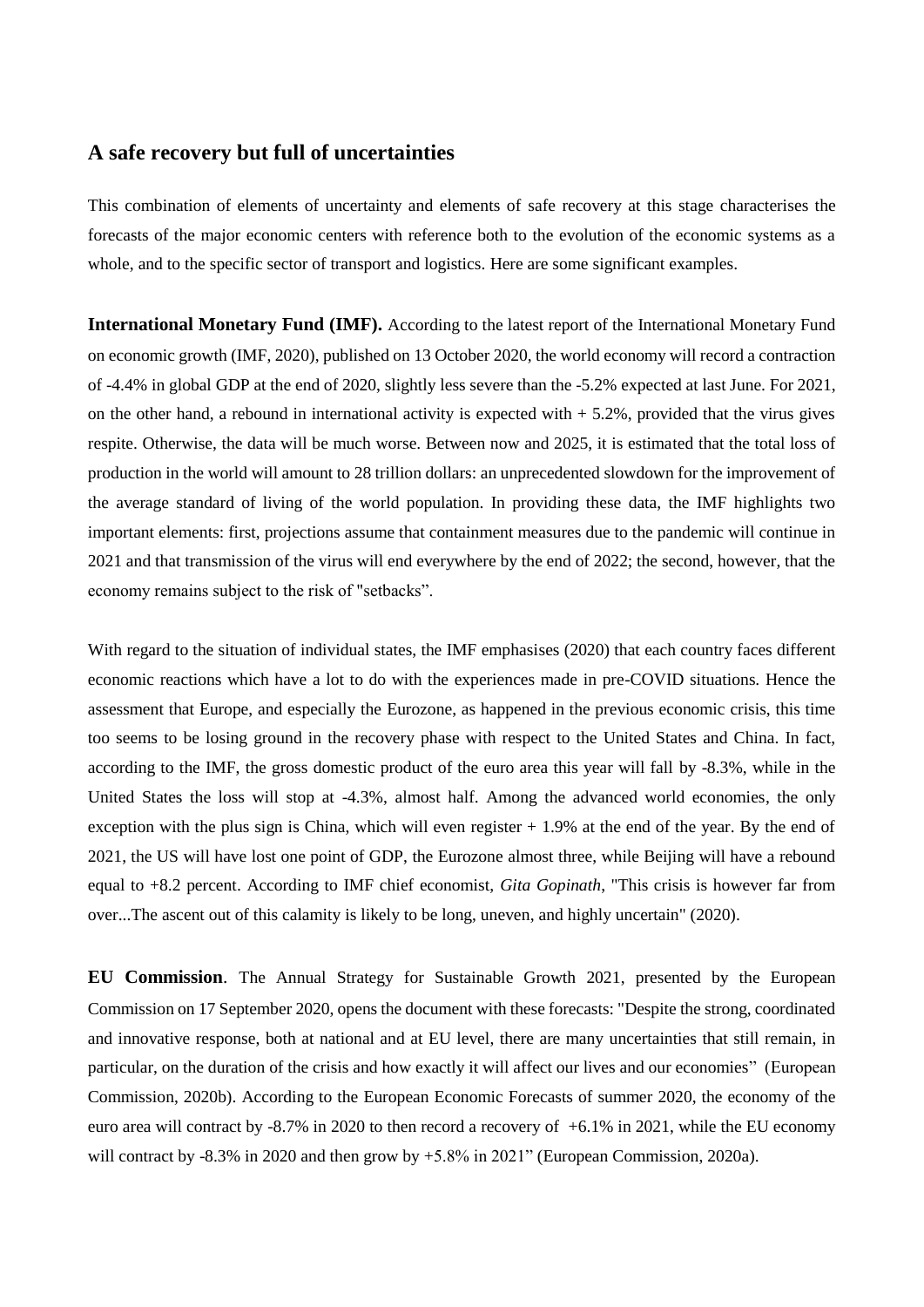**Srm-Intesa Sanpaolo**. Regarding the maritime transport sector, the estimates presented in the seventh Annual Report "Italian Maritime Economy 2020" by an authoritative Italian specialised study center "Srm-Intesa Sanpaolo", show an overall decline of - 4.4% for 2020, followed by an increase of +5% for 2021 (Srm-Intesa Sanpaolo, 2020). The Report analysed the impacts of COVID-19 on the logistical-maritime system and the various aspects with which the phenomenon is manifesting itself: from the reduction of the passages in the Suez Canal to the new configuration of world traffic, up to the most recent trends in maritime flows of the international trading.

In detail of the container segment -"the closest proxy to international trade as it mostly expresses manufacturing traffic"- (Srm-Intesa Sanpaolo, 2020), the expected reduction in 2020 is equal to -7.3%, with a total of 742 million twenty-foot equivalent unit (TEU) handled in world ports, a figure that brings back the volumes of 2017. In other words, the virus has taken away the sector's last four years of growth, although a rebound of +10% in 2021 and +6.6% in the 2022 is forseen. Then extending the forecasts to 2024, container handling in ports should grow at an average annual rate of +3.5% to reach 951 million TEU at the end of the four-year period. At the global area level, the recovery is evaluated in the following terms: Europe at + 2.3%, Africa at  $+ 3.3\%$ , Far East at  $+ 3.9\%$ , Middle East at  $+ 4.5\%$  and North America at  $+ 2.3\%$ .

The Italian Maritime Economy Report (2020) highlights, in particular, that the Mediterranean still represents a privileged transit route for container traffic, concentrating 27% of the approximately 500 global scheduled services by ship. Specifically, the Suez Canal in the first five months of 2020 no longer recorded the sustained (double-digit) growth of 2019: against a  $+7\%$  increase in ships transit (oil sector ships  $+11\%$ , dry sector + 42%), containerships recorded a decrease amounting to -15%. The causes of this decline are mainly two, both attributable to the pandemic crisis: the decrease in the loads handled by ships and the reduction in the oil price which has led many container ships to pass through the African Cape of Good Hope to save toll costs: 52 megaships, equal to 5.1% of the total, preferred this last route in the period March-June 2020. This choice led the Suez Canal Authority to introduce a toll discount of 17% for the containerships heading south, and of 50 to 70% for the US East Cost-South Asia and South East Asia route. Other significant phenomena have emerged in relation to an increasing use of the Arctic route (Northern Sea Route - NSR) which in the period between January-April 2020 recorded an increase in passages equal to + 15% compared to 2019 (the most active carrier is the Chinese company COSCO) as well as the practice of "slow steaming": again with a view to saving costs, the ships traveled the routes at a slower speed.

Also significant is the high number of "blank sailing" - routes canceled due to lack of cargo - which involved all the main routes (Srm-Intesa Sanpaolo, 2020). The phenomenon reached a value of 2.7 million TEU at the end of May 2020, equal to 11.6% of the total hold capacity. Srm-Intensa Sanpaolo (2020) estimates 7 million TEUs lost globally by 2020. The COVID-19 had a significant impact also on the great Chinese "Belt and Road Initiative" project: out of 2,951 projects worth 3.87 trillion dollars, 20 % is "seriously affected" (to consider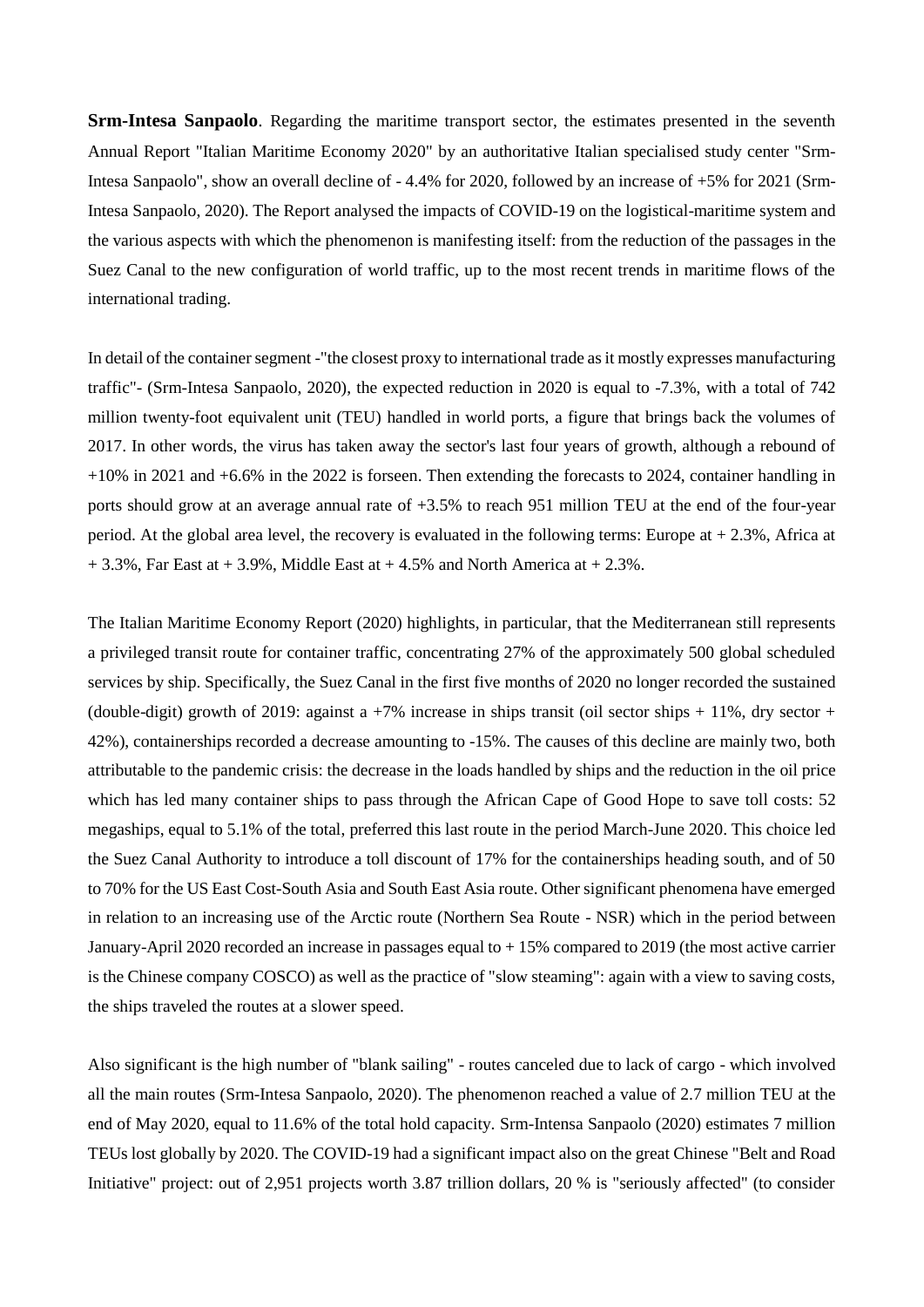that the import-export between the countries touched by the BRI represents 65% of the trade volume with the European Union). At the same time, there was a significant increase in rail transport on the China-Europe route and vice versa. In July, the number of freight trains reached a record of 1,232 trains, with  $a + 68\%$  on July 2019. The Srm-Intensa Sanpaolo document (2020) reports that according to the Chinese railway authorities, "transport by train has had a decisive role in stabilizing the chain of international logistics interrupted by the pandemic".

### **Globalisation - Regionalisation: profound changes in supply chains**

On the occasion of the official presentation of the Report on Italian Maritime Economy 2020, the director general of the Italian center Srm, Massimo de Andreis, highlighted an element that is of particular importance for the Mediterranean area, namely the regionalization of globalization. In the report (2020), De Andreis states:

*We highlight how the pandemic is changing the geography of world economic relations seen through the lens of maritime traffic. The China-US trade clash seen from the Pacific route, the slowdown of the Belt and Road Initiative and Chinese exports, the impact on the Suez Canal and the emergence of alternative routes are elements that also directly affect the Mediterranean scenarios... We are in a phase of regionalization of globalization and the strategic importance of investing in ports and logistics that are efficient and integrated with European networks clearly emerges*.

The regionalisation of globalisation is a process that has now become the subject of careful and widespread evaluation at international level for its complex geopolitical and geo-economic implications, in the latter case also with reference to a different organisation of the global value chains currently underway.

On a general theoretical level, scholars ask, for example, what relationship exists between the two processes: that of economic globalisation and the creation of regional economic spaces. And the most shared conclusion is that the two processes are strongly combined with each other. In fact, it is the globalisation process - with its pushes to open and interchange, with the reduction of costs and tariffs, the organization of supply chains beyond the borders and the integration of markets (according to the Bretton Woods principles) - which has spread development in the most diverse areas of the world, fostering awareness of the values and opportunities present and to be seized in the various regional systems, consequently induced to promote their autonomous processes of economic development.

On the other hand, this is the point that emerges clearly, as the individual states have for some time now referred to global processes in their development policies, in the same way the new regional realities also refer to these processes within which they try to best represent their needs, find their own conveniences, fit in. In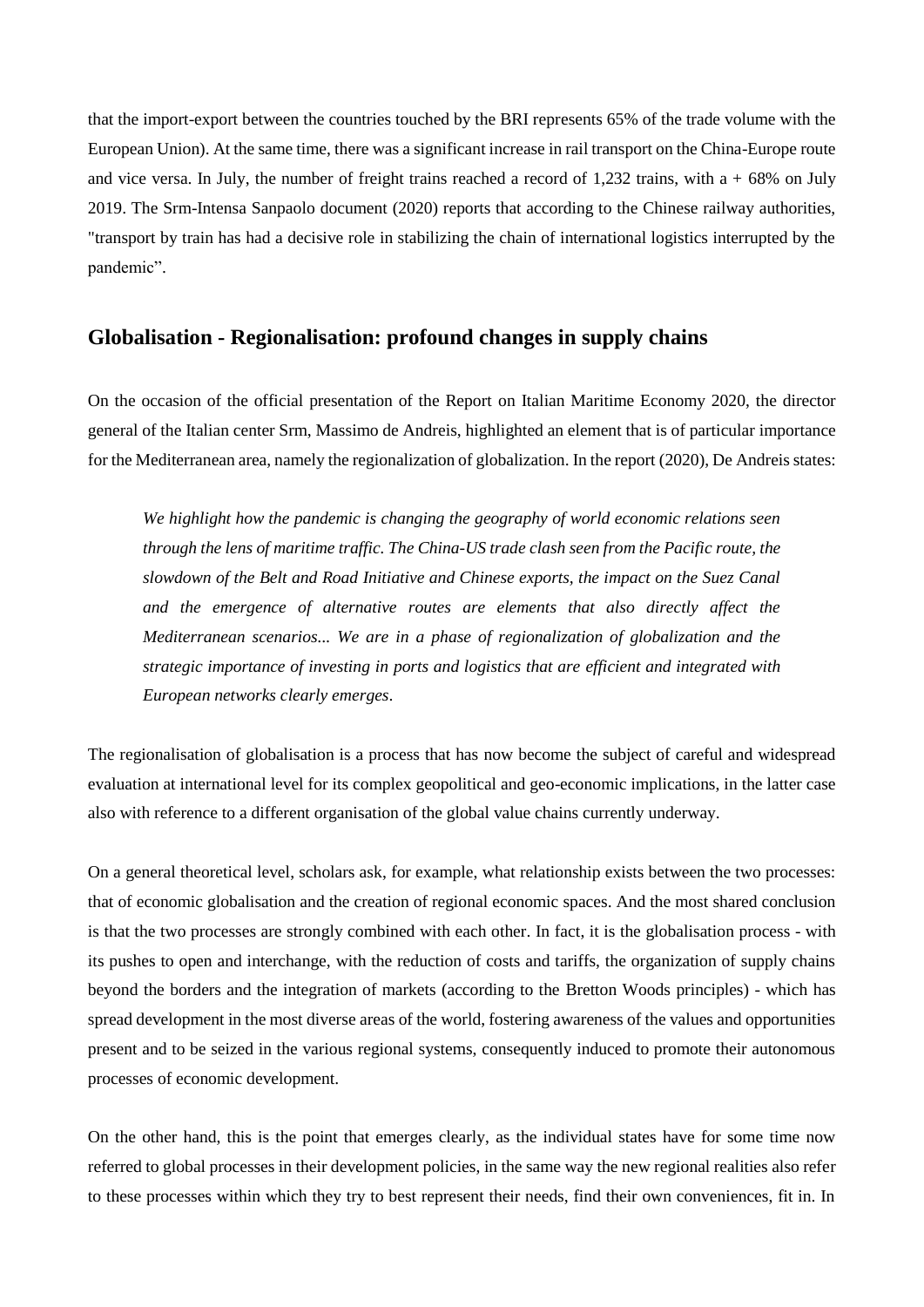other words, as globalisation produces regionalisation, so, vice versa, regionalisation further strengthens and qualifies the processes of global integration. The so-called "regional world", or, with an even more precise expression, the "new order of regional worlds" (Barbieri, 2019), is not, in essence, a less globalised world; it is, instead, a world in which globalisation is further consolidated and it is as if forced to assume new principles, values, guiding elements, to recognise the role of new protagonists. It is in this new framework that all actors, public and private, are required to be able to build new ways of interacting with each other, and to identify and pursue new approaches to individual and collective growth.

This process of geopolitical and geo-economic regionalisation emerged for some time, well before the pandemic crisis; but certainly the COVID-19 crisis is destined to accentuate it even more. In evaluating the possible responses of multinational companies to the shock and risks of the pandemic crisis, a recent Report by the Economist Intelligence Unit - EIU (2020) highlights that one of the main consequences will be the regionalisation of global supply chains. "COVID-19 will fundamentally reshape trade, accelerating the trend towards shortening supply chains. Just-in-time manufacturing using global suppliers will give way to a greater focus on use of regional supply chains, strategic use of inventories and a new approach to viewing risk in the C-suite" (EIU, 2020).

The productive and commercial advantages that multinational companies have been able to enjoy in recent years, particularly in relations with China, after this country joined the WTO in 2001, are destined to decrease considerably due to trade wars, for example between the US and China, and the rise in wage levels within the Chinese system; a situation that has already led several multinationals to relocate their supply chains to other parts of Asia. But these decisions are only a first sign of the effects that COVID-19 will produce.

*This is a prelude to what will happen in other regions as global companies look to build resilience into their supply chains. By building quasi-independent regional supply chains in the Americas and Europe, a global company will provide a hedge against future shocks to their network. For those companies that have this luxury already, they have been able to shift production of key components from one region to another as lockdowns and factory closures resulting from coronavirus have unfolded. Supply chains are difficult to set up and even more difficult to move. As more firms make this decision, therefore, the shift to regionalised supply chains will be an enduring outcome of this crisis.* (EIU, 2020).

Added to this, there is the need of optimising transportation and storage for risk mitigation.

*The issue of a globalised or regional supply chain is not the only tension that COVID-19 will expose. Another core decision for multinationals is the timing of production and assembly of products along the supply chain and, relatedly, the storage of either intermediate or final*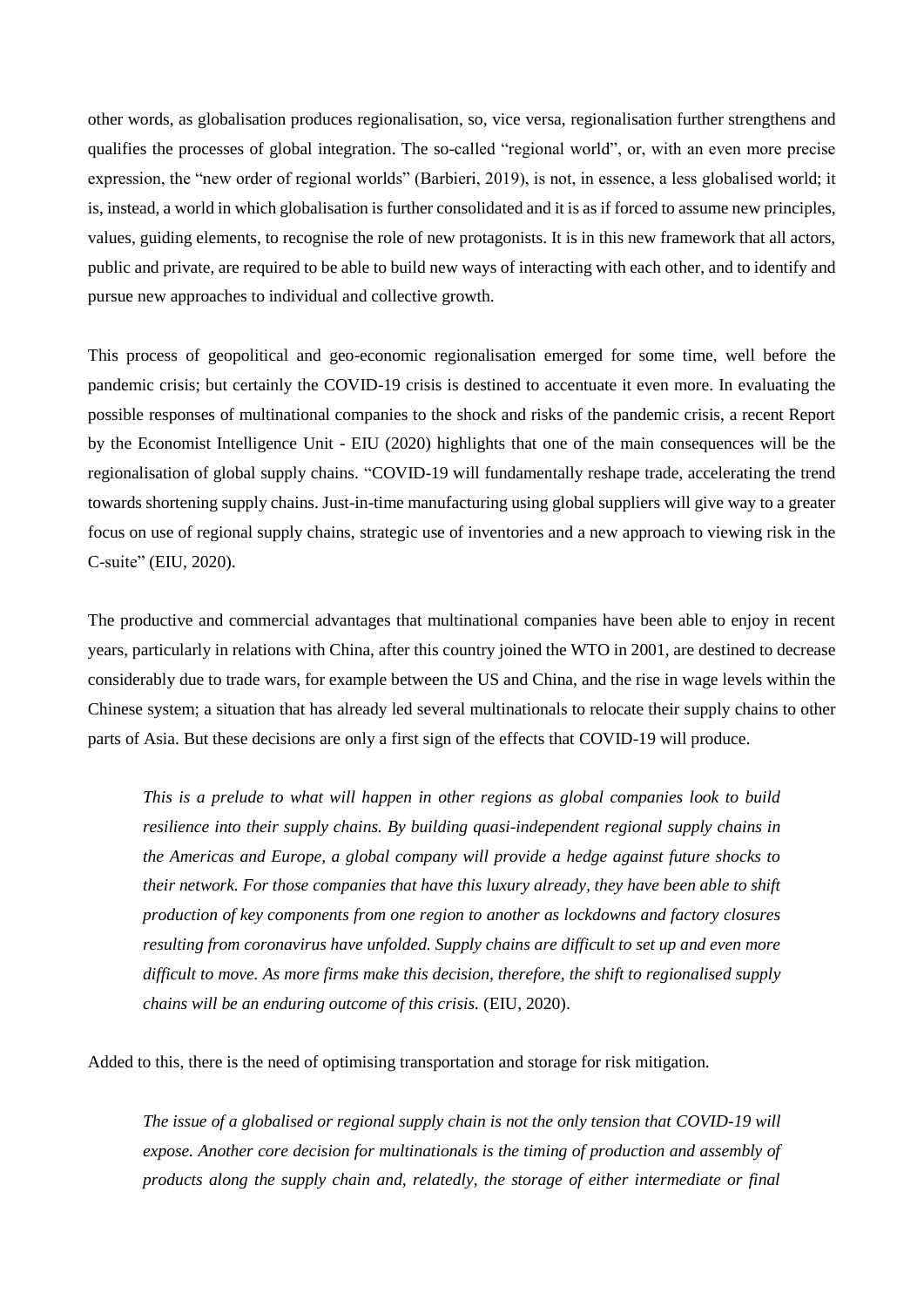*goods throughout this process. For the sake of efficiency, multinationals tend to optimise the logistics process of their supply chains to minimise storage costs. However, in a world of increasing uncertainty and ongoing risk, a sole focus on the efficiency of transportation and production will leave firms vulnerable to shocks. In the current crisis, companies are seeing greater value in storing inventory in strategic locations from where it can be easily accessed and delivered to customers. This approach applies to final goods but also to strategically important components, such as those that can be only sourced from one market* (EIU,2020).

# **The EU MFF Budget 2021-2027: a possible response from the Mediterranean area**

Faced with these prospects, which are in part the testimony of great movements already underway, what response can come from the Mediterranean area and, in particular, from its transport and logistics system? It is clear that a valid answer can only come if the states of the area and their international reference institutions are able to offer global players a valid, concrete, well-verifiable platform of opportunities and advantages in its contents, able to demonstrate to the world the will to overcome the serious fragmentation occurred in recent times and to resume the process of community integration of the Mediterranean area.

A great opportunity in this sense is offered, for example, by the commitments that all the states of the Mediterranean region, and not only of this area, have assumed and confirmed several times with the approval of the UN 2030 Agenda for Sustainable Development. As it is well known, the platform presents precise goals and tasks to be achieved in the economic, social and environmental dimensions and is currently in a phase of full implementation; consequently it could become an opportunity for the organisation of a common working table between all the states of the Mediterranean region aimed at identifying and defining interventions of a general and specific nature, systemic and not fragmented, with strategies and plans agreed in the main areas of promotion of sustainable common growth, among which the plans for the maritime economy, transport and logistics are fundamental.

Another great opportunity is offered by the decisions, being defined in the last months of 2020, that the European Union will be able to take with the approval of the Multiannual Financial Framework Budget 2021- 2027 (MFF-Budget) and the updating of the relative regulations, to build favorable conditions for the promotion of a real organic cooperation in the Med area. In the document, under discussion, the awareness of the need to act in this direction is clear:

*The EU budget for external action to develop cooperation with Neighbourhood countries is not sufficient in comparison with the size of the needs in infrastructures and technologies to connect these regions with European network. This make it vital that it invests in areas where the Union can offer real European added value to public spending at national level. Pooling*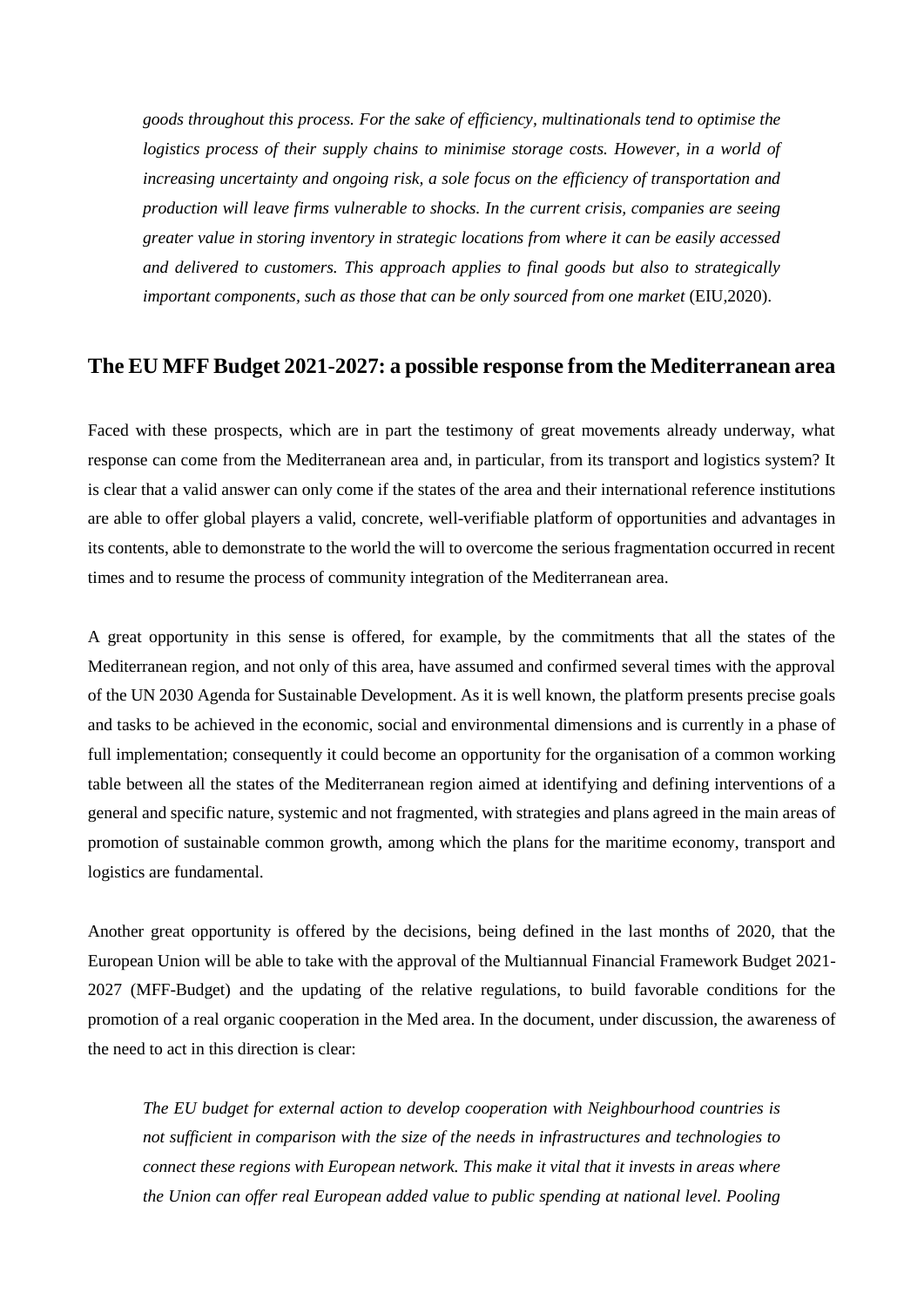*and blending resources can achieve results that EU – Neighbourhood countries cooperation should take full advantage of the opportunities the Single Market offer. Other instances when pooling resources helps us do more include catalysing key strategic investments* (European Commission, 2018).

This reference to the need for connection infrastructures with neighbouring countries shows the great relevance still today of the statements that Loyola De Palacio, EU Commissioner for Transport, made in 2005 on the occasion of the presentation of the Wider Europe Report:

*A well functioning transport system connecting the Europea Union (EU) and the neighbouring countries is essential for sustainable economic growth and the wellbeing of alla citizens in this part of the world. Better integration of National networks will foster regional cooperation and integration not only between the EU and its neighbours but also between the neighbouring countries themselves. Also, good transport connections in the EU as well as in the neighbouring countries are important for trade with Asia, sub-Saharan Africa or America. In short improving transport connection would be for the mutual benefit of both the European Union and its neighbouring partner countries.*

The guidelines specified in these two documents confirm that the European Union, with the approval of the new multiannual financial framework 2021-2027 and the updating of the related plans and regulations, presents the concrete opportunity to give a new direction and a different boost to Euro-Mediterranean cooperation, both to be based on practices of real sharing of the strategic objectives to be pursued, on effective coordination between European policies and plans in the transport and logistics sector, national plans, the Regional Transport Action Plan (RTAP) and the related sectoral projects, the plans drawn up by the Euro-Mediterranean partnership.

In this context, it would be desirable and appropriate to launch a profound review of the approach followed so far by the programmes relating to the networks of the major Trans-European Transport Networks (TEN-T) corridors, mainly oriented to the needs of the European internal market, to project and integrate them with the related programmes of the Trans Mediterranean Network-Transport (TMN-T), already outlined for some time by the Euro-Mediterranean Forum on transport, both for the western and the eastern Mediterranean side.

To this end, the following would be useful: a) the organisation of a permanent secretariat on transport in the Mediterranean as an instrument to support the operation of the Euro-Mediterranean Forum, also on the basis of the experiences made by the The Centre for Transportation Studies for the Western Mediterranean (CETMO) structure which has been operating for some time at the service of the Group of Transport Ministers of the Western Mediterranean (GTMO 5+), b) in addition, a link between the various European funds operating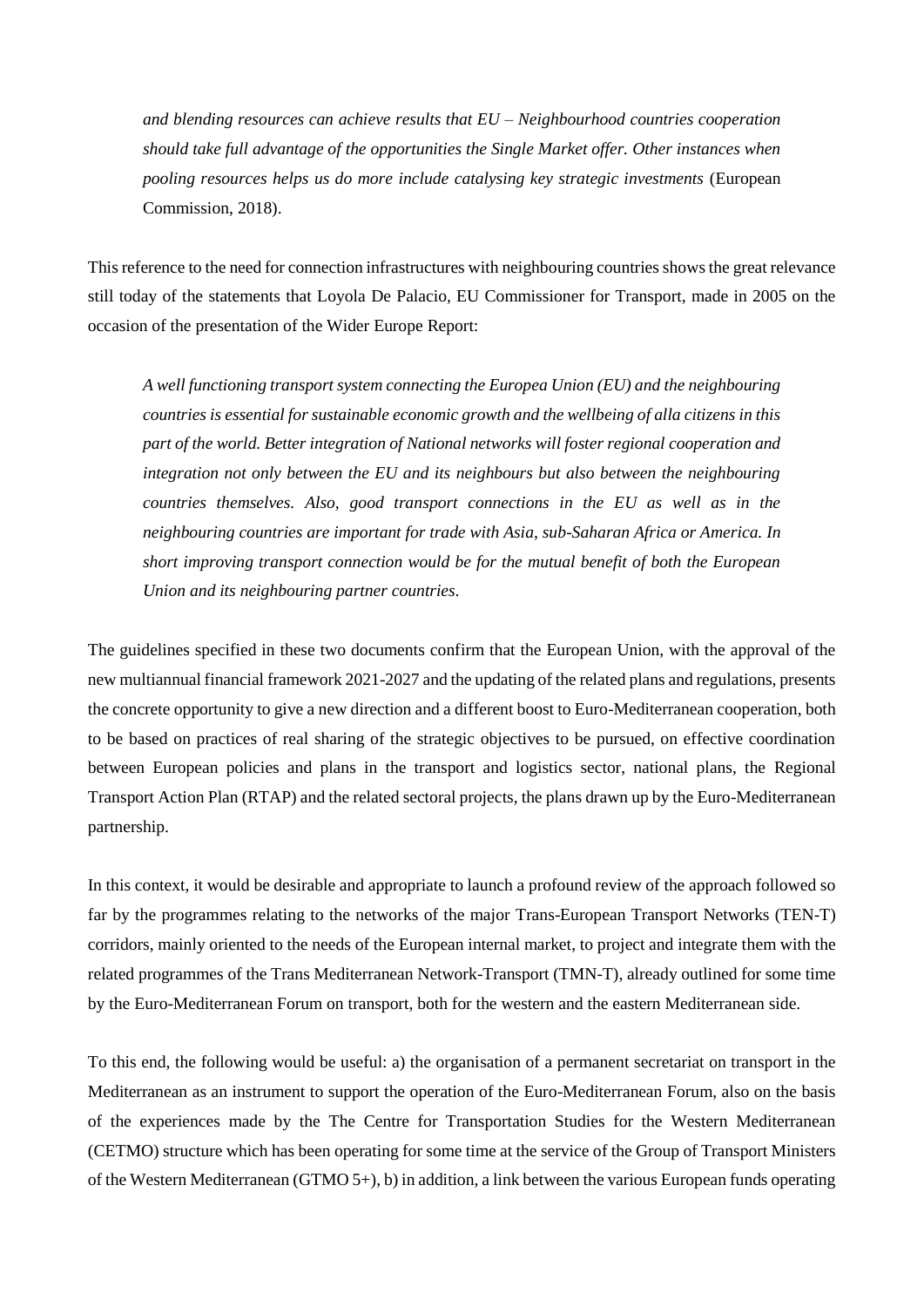in cooperation and neighborhood policies including: the Connecting Europe Facility (CEF) TEN-T fund for intermodality and logistic platforms to be extended to all Mediterranean countries, the funds for Motorways of the Motorways of the Sea (MoS) projects, the funds already operational at the disposal of the European Investment Bank (EIB).

A possible strategic choice of the European Union for the interoperability between the two great network systems, European and Mediterranean, supported by the consensus of all the interested states, would give a very important signal of the will to promote a common effort throughout the Mediterranean region to counter the effects of the pandemic crisis, launch effective, widespread and shared initiatives on the matter of sustainable development, offer new opportunities to major international players. There is no doubt that such a turnaround would greatly help the community of states in the Mediterranean region to react positively and effectively to the challenges of the new regionalisation processes of the global system.

#### **References**

**Barbieri, G. (2019).** Regionalism, globalism and complexity: a stimulus towards global IR?, *Third World Thematics: A TWQ Journal*, 4:6, 424-441, Retrieved fro[m https://doi.org/10.1080/23802014.2019.1685406](https://doi.org/10.1080/23802014.2019.1685406)

**European Commission. (2020a).** *European Economic Forecast.* European Commission's Directorate-General fo Economic and Financial Affairs*.* European Economy Institutional Papers. Number 132. July 2020. Retreived from [https://ec.europa.eu/info/sites/info/files/economy-finance/ip132\\_en.pdf](https://ec.europa.eu/info/sites/info/files/economy-finance/ip132_en.pdf)

**European Commission. (2020b).** *Communication from the Commission: Annual Sustainable Growth Strategy 2021.* COM(2020)575 Final. 17 September 2020. Retrieved from [https://eur-lex.europa.eu/legal](https://eur-lex.europa.eu/legal-content/EN/TXT/?uri=COM:2020:0575:FIN)[content/EN/TXT/?uri=COM:2020:0575:FIN](https://eur-lex.europa.eu/legal-content/EN/TXT/?uri=COM:2020:0575:FIN)

**European Commission. (2018).** *Communication from the Commission: A Modern Budget for a Union that Protects, Empowers and Defends the Multiannual Financial Framework for 2021-2027*. COM(2018) 321 final. 2 May 2018. Retrieved from [https://eur-lex.europa.eu/legal](https://eur-lex.europa.eu/legal-content/EN/TXT/HTML/?uri=CELEX:52018DC0321&rid=8)[content/EN/TXT/HTML/?uri=CELEX:52018DC0321&rid=8](https://eur-lex.europa.eu/legal-content/EN/TXT/HTML/?uri=CELEX:52018DC0321&rid=8)

*Final Leader's Declaration of the G20 Summit*. G20 Riyadh Summit, 22 November, 2020. Retrieved from <https://www.mofa.go.jp/files/100117981.pdf>

**Gopinah, G. (2020, 14 October).** A Long, Uneven and Uncertain Ascent. *IMF Blog.* Retrieved from <https://blogs.imf.org/2020/10/13/a-long-uneven-and-uncertain-ascent/>